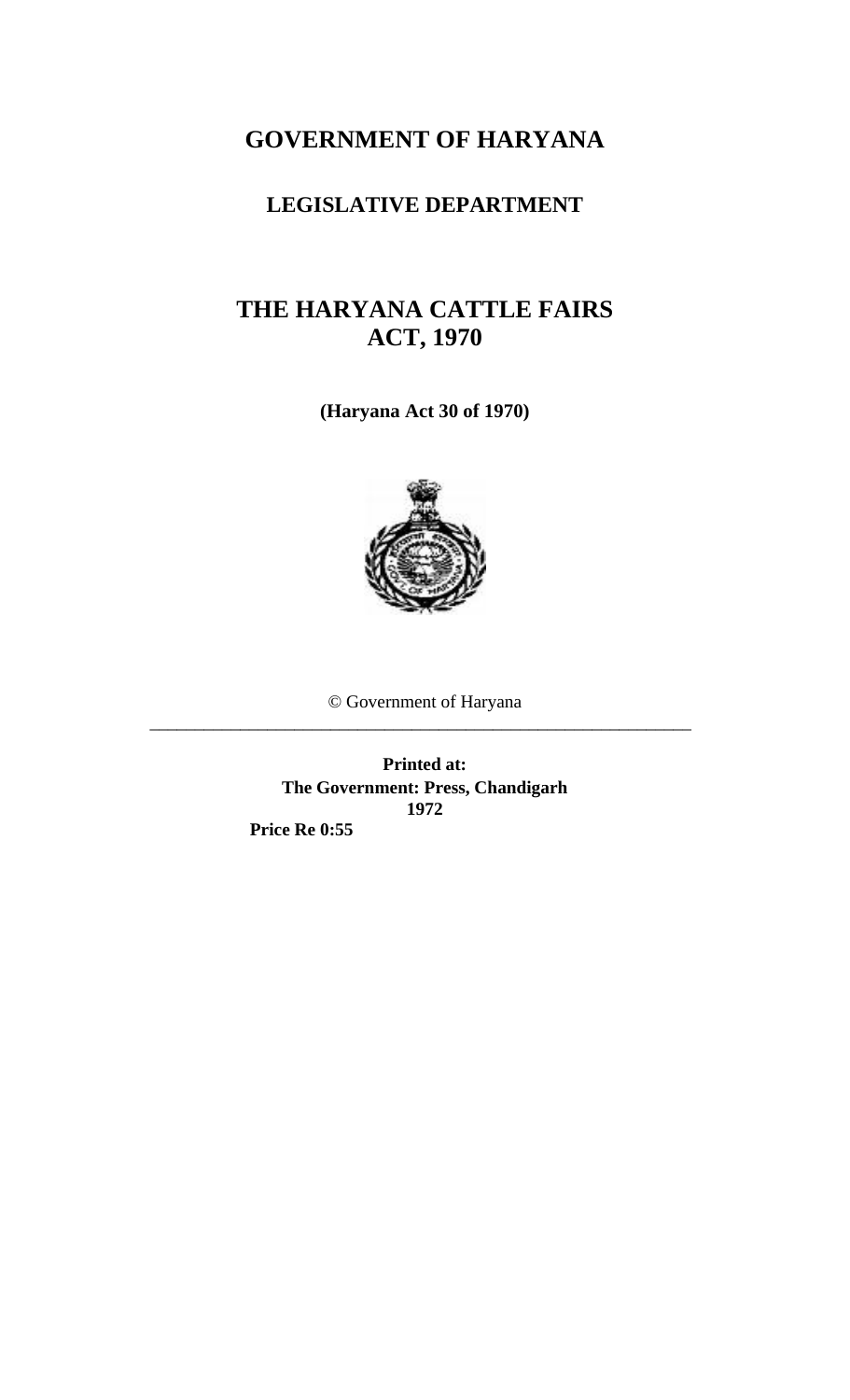#### **THE HARYANA CATTLE FAIRS ACT, 1970 (Haryana Act 30 of 1970)**

(Received the assent of the President of India on the  $18<sup>th</sup>$  November, 1970 and was first published in Haryana Government Gazette (Extraordinary) of November 24, 1970).

| Year | No. | Short title                     | Whether repealed or |
|------|-----|---------------------------------|---------------------|
|      |     |                                 | otherwise affected  |
|      |     |                                 | by legislation.     |
| 1970 | 30  | The Haryana Cattle <sup>1</sup> | Amended by Act 36   |
|      |     | Fairs Act, 1970.                | of $1971^2$         |
|      |     |                                 |                     |

ACT

to provide for the holding, control, management and regulation of cattle fours in the State of Haryana and for matters connected therewith and incidental thereto.

Be it enacted by the Legislature of the State of Haryana in the Twenty first year of the Republic of India as follows :-

|     | This Act may be called the Haryana Cattle Fairs Act, 1970. | Short title |  |
|-----|------------------------------------------------------------|-------------|--|
|     |                                                            | extent and  |  |
| (2) | It extends to the whole of the State of Haryana.           | commence    |  |
| (3) | It shall come into force at once.                          | -ment.      |  |

2. In this Act, unless the context otherwise requires, -- Definitions

- (a) "broker" means a person who strikes a bargain between a seller and a purchaser of cattle in any cattle fair on payment of commission;
- (b) "cattle" includes a buffalo, camel, cow, donkey, elephant, horse, mule, and their young-ones and such other animals as the State Government may be notification specify;
- (c) "cattle fair" means a gathering of more than twenty persons for the purpose of sale of purchase of exhibition for sale or purchase of cattle<sup>[3](#page-1-2)</sup> [and includes cattle market];
- ${}^{4}$  ${}^{4}$  ${}^{4}$ [(cc) "cattle market" means a place where the business of sale or purchase of cattle is regularly conducted];
- (d) "Deputy Commissioner" includes and additional Deputy Commissioner and such other officer as the State Government may be notification appoint for the purpose of exercising the powers and performing the functions of a Deputy Commissioner under this Act;

<span id="page-1-0"></span> $\overline{a}$ 1 For Statement of Objects and Reasons, see Haryana Government Gazette (Extraordinary) dated  $17<sup>th</sup>$ January, 1969, page 45.

<span id="page-1-1"></span>For statement of objects and Reasons, see Haryana Government Gazette (Extraordinary), dated 2<sup>nd</sup> August,  $1971, \text{page } 1040.$ 

<span id="page-1-2"></span> $T_{\text{th}}$  The words "and includes cattle market" added by Act 36 of 1971.

<span id="page-1-3"></span>Clause (cc) added by Haryana Act 36 of 1971.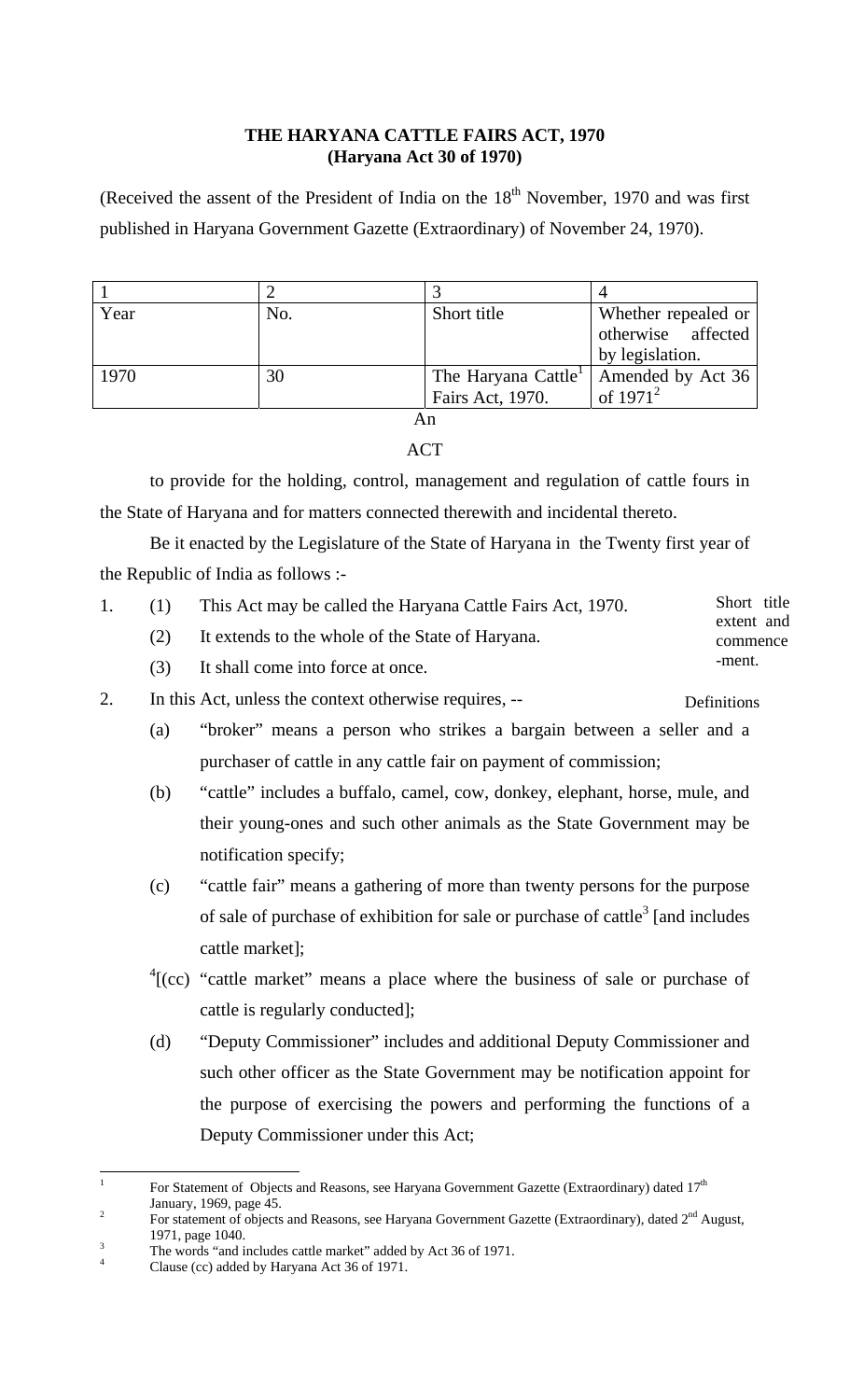- (e) "fair area" means such area within a district as may be specified by a fair officer for the purpose of holding a cattle fair therein;
- (f) "fair officer" in relation to the fair area means an officer appointed under section 4 for such area;
- (g) "prescribed" means prescribed by rules made under this Act.
- 3. (1) The right to hold a cattle fair at nay place in the State of Haryana and to control, manage and regulate such fair shall vest exclusively in the State Government and shall be exercisable by it, in accordance with the provisions of this Act and the rules made thereunder through such persons or authorities as it may deem fit.
	- (2) Notwithstanding anything contained in any other law for the time being in force and save as provided by sub-section (1) it shall be unlawful for any person, society or local authority to hold control, manage or regales cattle fair at any place in the State of Haryana.
- 4. (1) There shall be appointed by the State Government one or more fair officers for the purpose of holding controlling, managing and regulating cattle fairs in a district;

Provided that a fair officer may be appointed for more than one district.

(2) Subject to the direction and control of Deputy Commissioner concerned the fair officer shall be responsible for making arrangements in respect of all matters connected with the holding of a cattle fair and its proper control, management and regulation and shall have the following powers, namely:-

- (i) defining the fair area;
- (ii) reservation of sites or places for latrines, unnals, paths, shops, exhibitions, shows, demonstrations, foot-baths for animals, water supply for drinking purposes, shelters green and dry fodder, entertainments and similar other purposes necessary in connection with the cattle fair;
- (iii) allotment of sites temporarily for commercial or other purposes in connection with the cattle fair, authrisation of raising of structures thereon and fixation of rents for such sites in the prescribed manner;
- (iv) construction of temporary offices for the purposes of collecting taxes and fees imposed and levied in connection with the cattle fair; and
- (v) arrangements for watch and ward, lighting, medical first-aid, veterinary aid, sanitation, ventage and such other matters as may be necessary in connection with the cattle fair.

Bar of holding, etc, of cattle fairs except by or under

Fair Officers and their duties etc.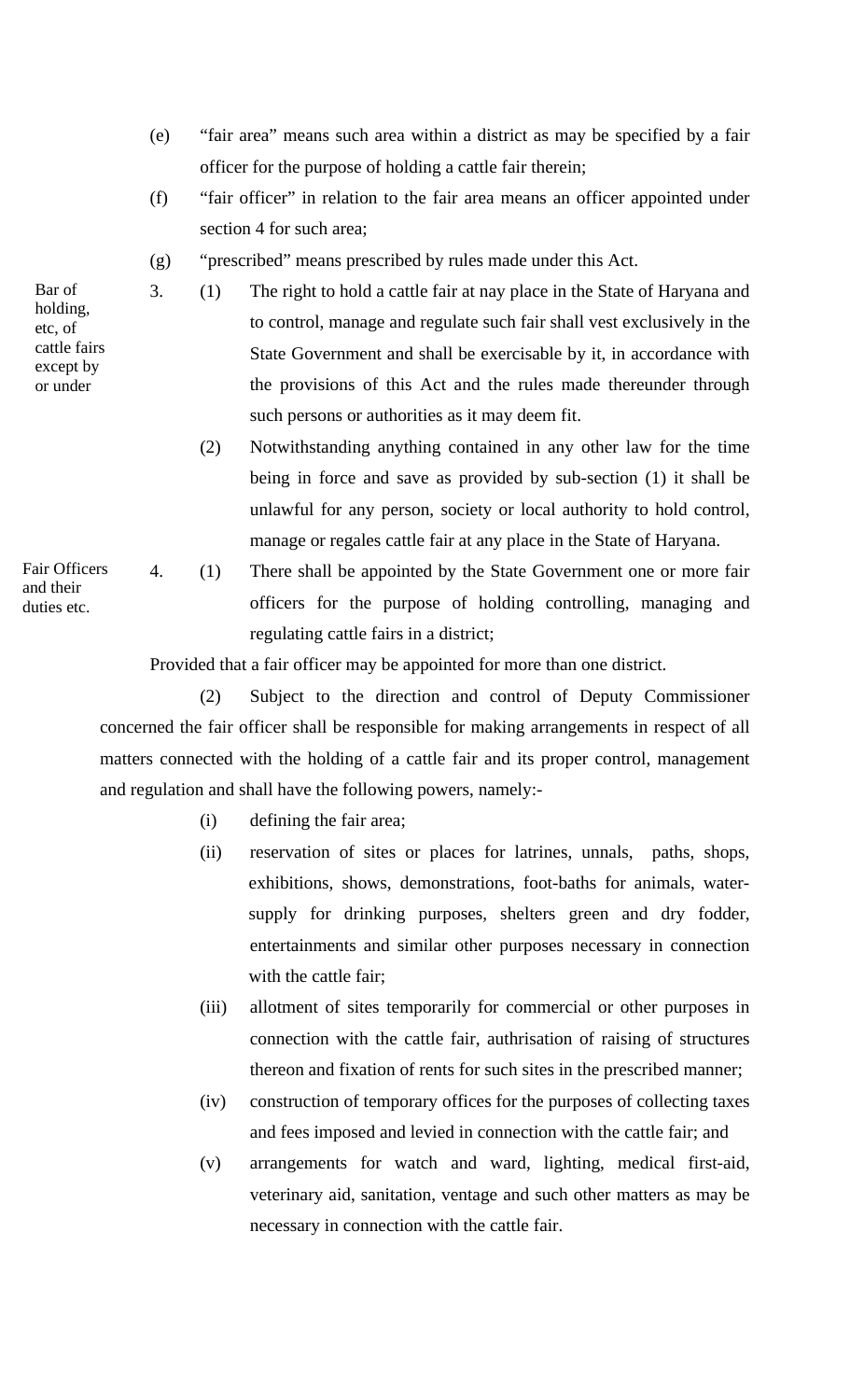Constitution of Committee 5. For the purpose of advising a fair officer in respect of all matters pertaining to the management and control of a cattle fair, the State Government shall, in the prescribed manner, constitute for each cattle fair a Committee consisting of not more than eleven persons, including the Chairman, from amongst the members of Parliament, State legislature and local authorities including Panchayats, in the district in which the cattle fair is held.

Power of State Government to impose taxes in fair areas.

officers.

6. The State Government may, in such manner and at such rates as may be prescribed, impose in a fair area during the continuance of a cattle fair-

- (a) tolls on vehicles entering such area for business purpose; and
- (b) octroi duty on goods brought for sale within such area;

Provided that no such duty shall be imposed on the goods which have already been subjected to the levy of such duty at the time of the entry into the 1 limits of the local authority in which the fair area is situated.

Duty of local authorities to assist fair Exclusion of jurisdiction of local authorities to impose taxes, etc. 7. Notwithstanding anything contained in any other law for the time being in force, no local authority shall be competent to impose any tax or fee in any fair area in connection with a cattle fair during the continuance of the fair. 8. Every local authority, within whose jurisdictional limits a fair area or a part thereof is situated, shall render to the fair officer for the purposes of holding, controlling, managing, or regulating cattle fair in such area such

- assistance as may be required of it by the fair officer in connection with the cattle fair.
- Levy of fees. 9. Every person purchasing cattle at a Cattle Fair shall obtain in respect of such cattle as sale certificate in such manner, on payment of such fee and from such authority, as may be prescribed.
	- Licensing of brokers. 10. (1) No person shall act as a broker in any fair area unless he is granted in respect of such area a licence on such terms and conditions as may be specified therein.
		- (2) A licence referred to in sub-section (1) shall be in such form, and shall be issued in such manner on payment of such fee and by such authority as may be prescribed.
		- (3) No broker shall be entitled to claim from the seller or the purchaser or both a commission in respect of the sale or purchase of cattle at a rate exceeding in the aggregate one per centum of the price of the cattle sold.
		- (4) If the fair officer is satisfied that the holder of a broker's licence has violated any of the terms and conditions of the licence or has contravened any of the provisions of this Act or the rules, made thereunder he may, after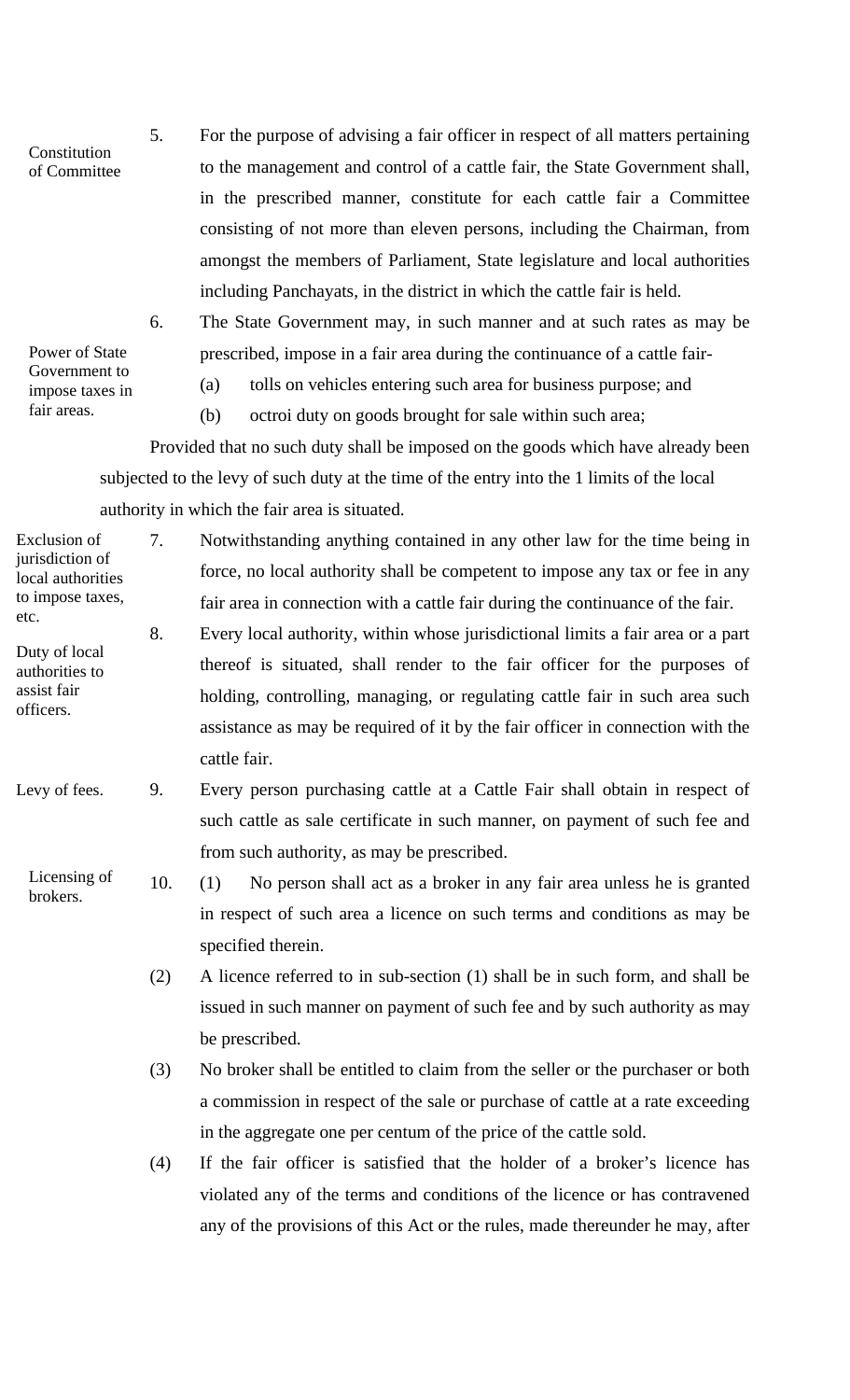giving to the broker a reasonable opportunity of being heard, suspend or cancel his licence.

- (5) An order suspending or canceling a broker's licence shall be revisable by the Deputy Commissioner concerned in such manner as may be prescribed.
- 11. (1) No person shall-
	- (a) bring within a fair area any cattle suffering from any contagious or infectious disease ; or
		- (b) obstruct the sale or purchase of cattle or unduly interfere therewith or misguide brokers, sellers or purchasers within the fair area or cause loss to the income of the cattle fair by unfair means.
		- (2) The fair officer shall have power-
			- (a) to prohibit the entry in the fair any cattle referred to in clause (a) of sub-section (1) or to clause to be driven out of such area such cattle;
			- (b) to get the cattle in the fair area immunized if necessary;
			- (c) to isolate any diseased cattle;
			- (d) to arrange any disposal of dead cattle in the fair area; and
			- (e) in addition to and other penalty to which such person may be liable under this Act, to expel from the fair area any person contravening the provisions of clause (b) of sub-section (1).
			- (3) For the purpose of complying with the provisions of subsection (2) the fair officer may use such force as may be necessary.
- **Outbreak** of fire. 12. In the event of an outbreak of fire, the fair officer may order the demolition of any structure if in his opinion its demolition is necessary or spdient for preventing the fire from spreading and no suit or other proceeding shall lie for an act done or purporting to be done in good faith under this section.
	- 13. The fair officer may, in a fair area remove any unauthorized construction and the cost of such removal may be recovered from the person making the construction as arrears of land revenue if such person fails to make payment of such cost on written demand by the fair officer.
		- 14. (1) The fair officer may order the ejectment of any person from the site allotted to him in the fair area if such person contravenes any of the provisions of this Act or the rules made thereunder.
			- (2) If any person fails without reasonable cause to comply with an order made under sub-section (1), the fair officer may take possession of

Power to prohibit entry of certain persons and cattle in fair areas.

Power to remove unauthorized construction. .

> Ejectment of allottes.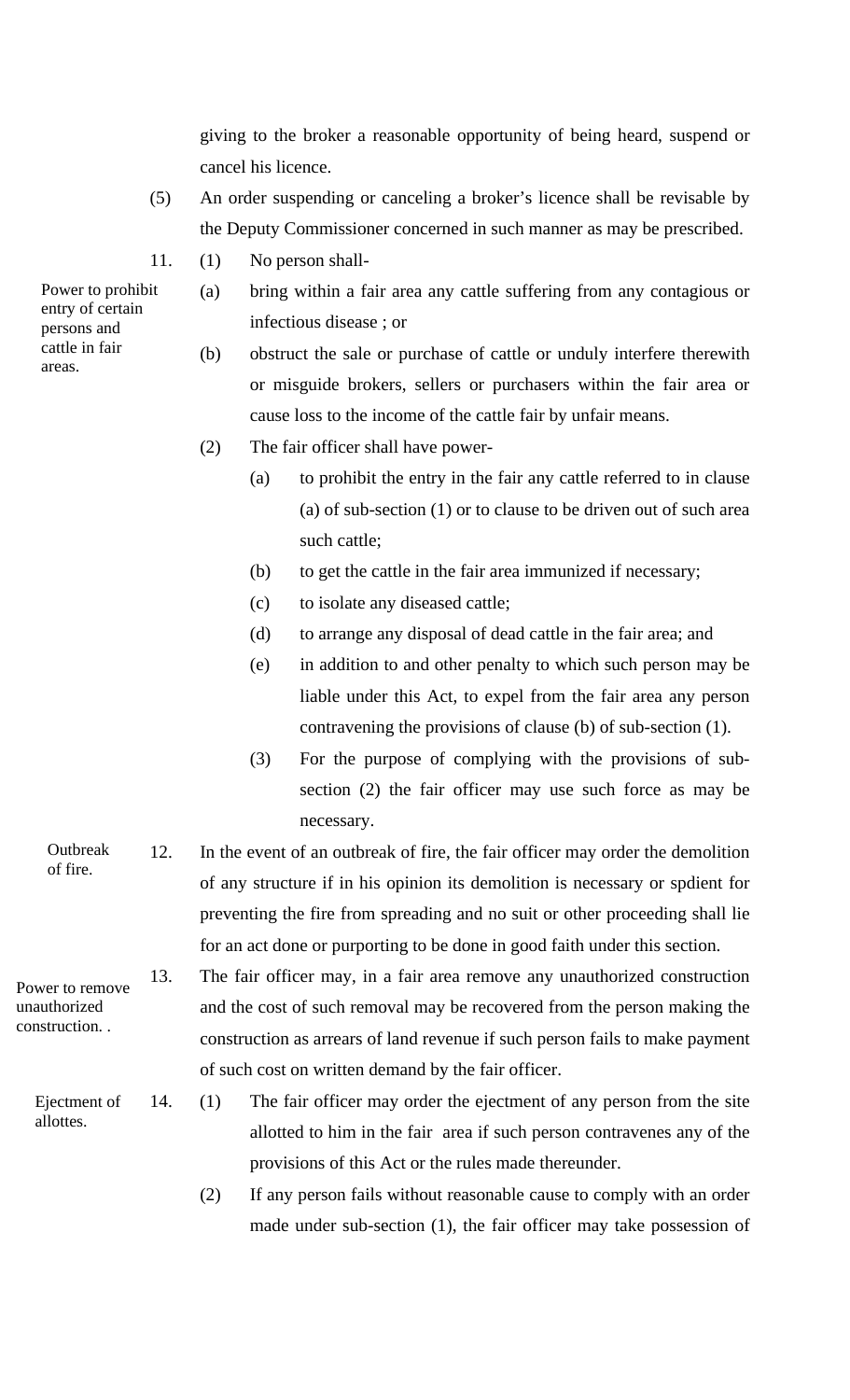the site and may for that purpose use such force as may be necessary.

- 15. (1) If the fair officer has at any time reason to believe that any person from whom any sum recoverable under the provisions of this Act or the rules made thereunder is due, or is about to become due, is about to remove himself from the fair area, the fair officer may cause a bill for the sum due or about to become due to be presented to such person and demand immediate payment thereof. Summary proceedings against
	- (2) If, on presentation of such bill, the said person does not forthwith pay the sum due or about to become due, the amount shall be recovered by distress and sale in the prescribed manner of cattle or other movable property in the possession of such person.
	- (3) Where any sum cannot be recovered under sub-seciton (2) or has been recovered only partially, such sum or the balance thereof, as the case may be, recovered as arrears of land revenue if such person fails to make payment thereof on a written demand by the fair officer.
	- 16. (1) There shall be constituted in such district a Fund to be called "the Cattle Fair Fund" to which shall be credited the following, namely:-
		- (a) all fees, rents or other sums of money (not being tolls and taxes) received or realized under the provisions of this Act or the rules made thereunder; and
		- (b) all donations or grants made to the Fund by the Government, a local authority or any other person or society.
		- (2) All moneys referred to in sub-section (1) shall be deposited under the head "Cattle Fair Fund" which shall be kept in such Government treasury or sub-treasury in the district as may be specified by the Deputy Commissioner.
		- (3) The Cattle Fair Fund shall be operated by the Deputy Commissioner in the prescribed manner and shall be applicable for the purpose of payment, in whole or in part, of all charges and expenses incidental to the matters specified in this Act and the rules made thereunder, including the following purposes, namely;-
			- (a) all expenses necessary for the holding, controlling, managing or regulation of cattle fairs and for matters connected therewith or incidental thereto;
			- (b) payment of salaries and allowances of person employed in connection with the cattle fair;

Cattle Fair Fund.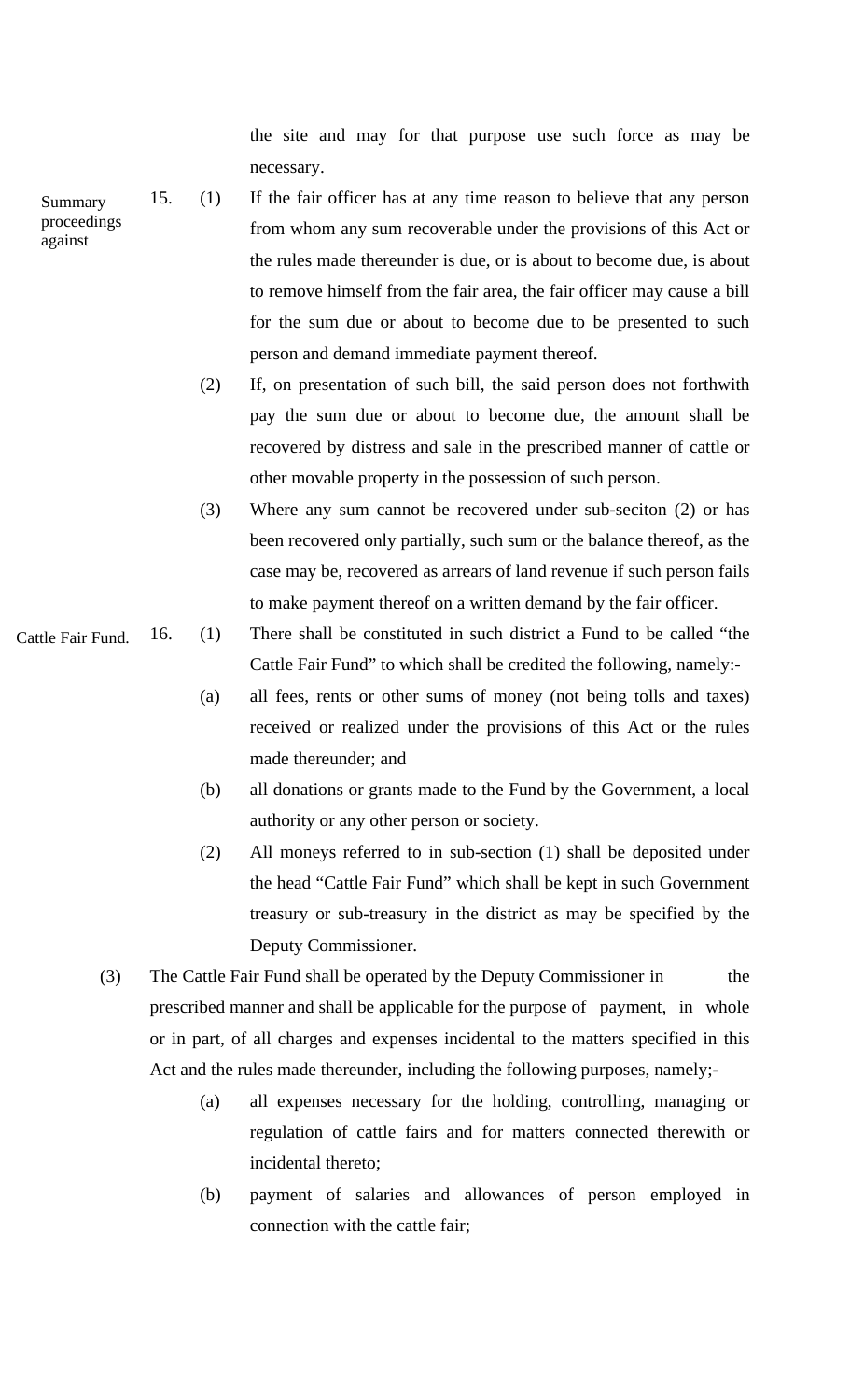- (c) payment of fees for the auditing of accounts of the Fund by such auditors and at such rate as the State Government may determine;
- (d) reimbursement to any local authority of any expenditure incurred or of advances made by it for the purpose of holding a cattle fair.
- (4) After payment of the charges and expenses referred to in sub-section (3), the balance of the Cattle Fair Fund shall be allocated as follows:-
	- (a) twenty per centum shall be allocated in equal proportion to all the Zila Parishads in the State of Haryana for the development of cattle fair or animal husbandry; and".
	- (b) eighty per centum shall be allocated in equal proportion to all the Panchayat Samitis in the district, and to those municipal committees and notified area committees therein which used to organize cattle fairs before the commencement of this Act for the development of cattle or animal husbandry and such other purposes relating to the development of cattle or animal husbandry in the district as the State Government may specify.
	- 17. (1) Any person who contravenes the provisions of sub-section (2) Penalties. of section 3 shall-
		- (a) for the first offence be punishable with imprisonment which may extend to six months or with fine which may extend to two thousand rupees or with both; and
		- (b) for a second or subsequent offence, be punishable with imprisonment which may extend to one year, or with fine which may extend to five thousand rupees or with both;

Provided that in the case of second or subsequent offence, in the absence of special and adequate reasons to be recorded in writing, such imprisonment shall not be less than six months and such fine shall not be less than two thousand rupees.

- (2) Any person who contravenes the provisions of section 9 or subsection (1) or sub-section (3) of section 10 or of the rules made under this Act shall be punishable with imprisonment which may extend to one month, or with fine which may extend to five hundred rupees or with both.
- 18. (1) Notwithstanding anything contained in the Code of Criminal Procedure, 1898, an offence punishable under sub-section (1) of section 17 shall be cognizable. Cognizance of offences.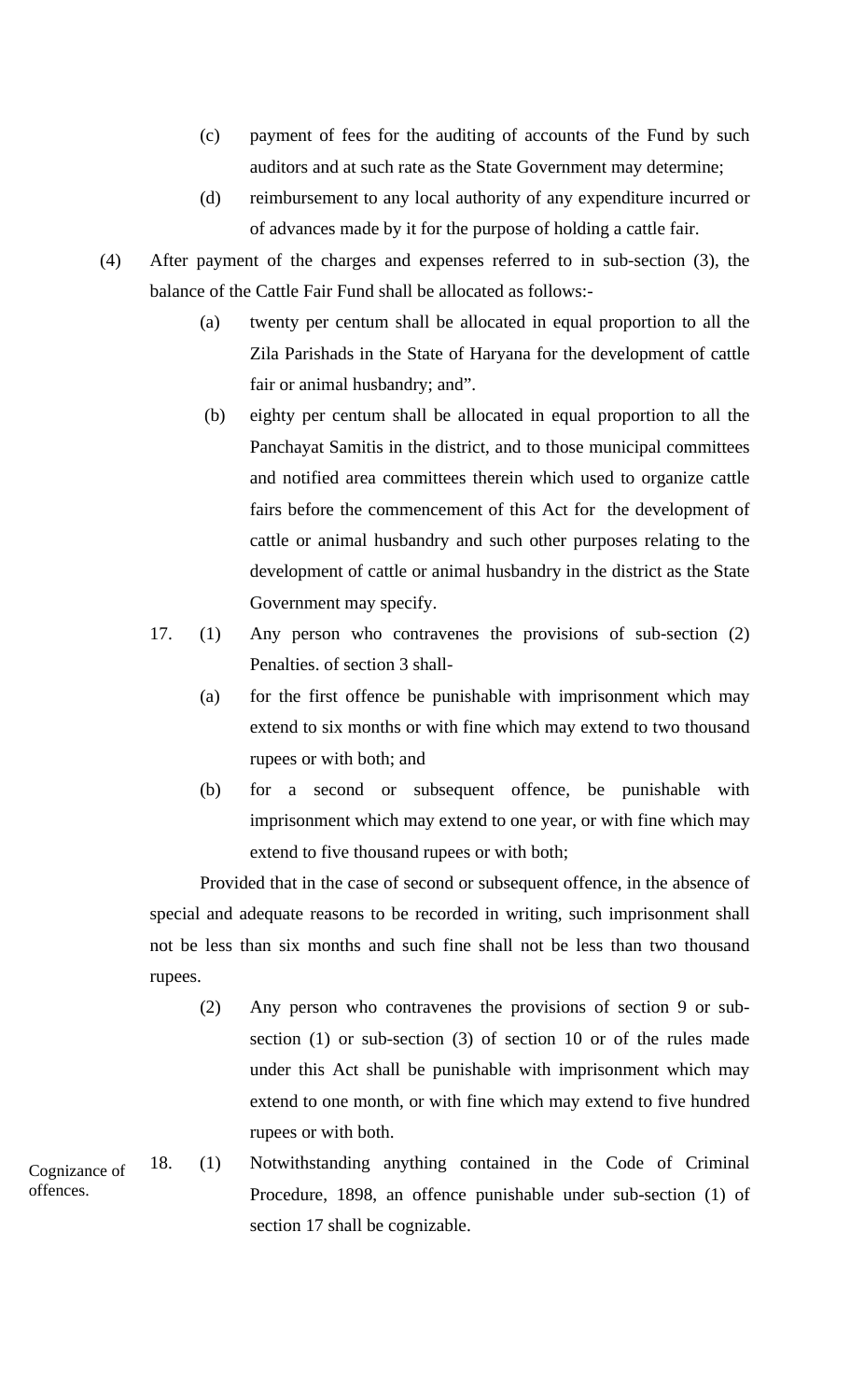(2) No court shall take cognizance of an offence punishable under subsection (2) of section 17 except on a complaint made in writing by the fair office or by any other officer not below the rank of a Gazetted Officer authorized by the Deputy Commissioner in this behalf.

- (3) Any offence punishable under sub-section (2) of section 17 may be tried in a summary manner.
- 19. (1) A police officer arresting any person for an offence punishable under sub-section (1) of section 17 shall seize all movable property used by such person in commission of the offence and all moneys collected by him in pursuance of such offence.
	- (2) Whenever any offence punishable under sub-section (1) of section 17 has been committed, the court shall direct that all movable property and all moneys seized under sub-section (1) shall be forfeited to the State Government.
- 20. The fair officer may accept from any person charged withan offence punishable under sub-section (2) of section 17 by way of composition of the offence a sum of money not exceeding five hundred rupees and no such payment such person, if in custody shall be set at liberty and the composition shall be deemed to amount to an acquittal and in no case shall any further proceedings be taken against such person in respect of the same offence. Composition
- Power to make regulations. 21. The fair officer may, subject to the rules made under this Act and with the approval of the State Government, make regulations to provide generally against the outbreak or spread of fire and particularly for the following purposes, namely:-
	- (i) safety of buildings and structures put up in the fair area;
	- (ii) laying down conditions on which huts and other structures may be constructed including limits to the heights of such huts or structures and the areas on which they are to be built and distances between them.
	- (iii) providing for the supply of water;
	- (iv) restricting the use of fire for cooking or for any other purpose and taking precautions against spread of fire.

rules. 22. (1) The State Government may be notification make rules for carrying out the purposes of this Act.

Power of seizure and forfeiture of property.

- 
- 

Power to make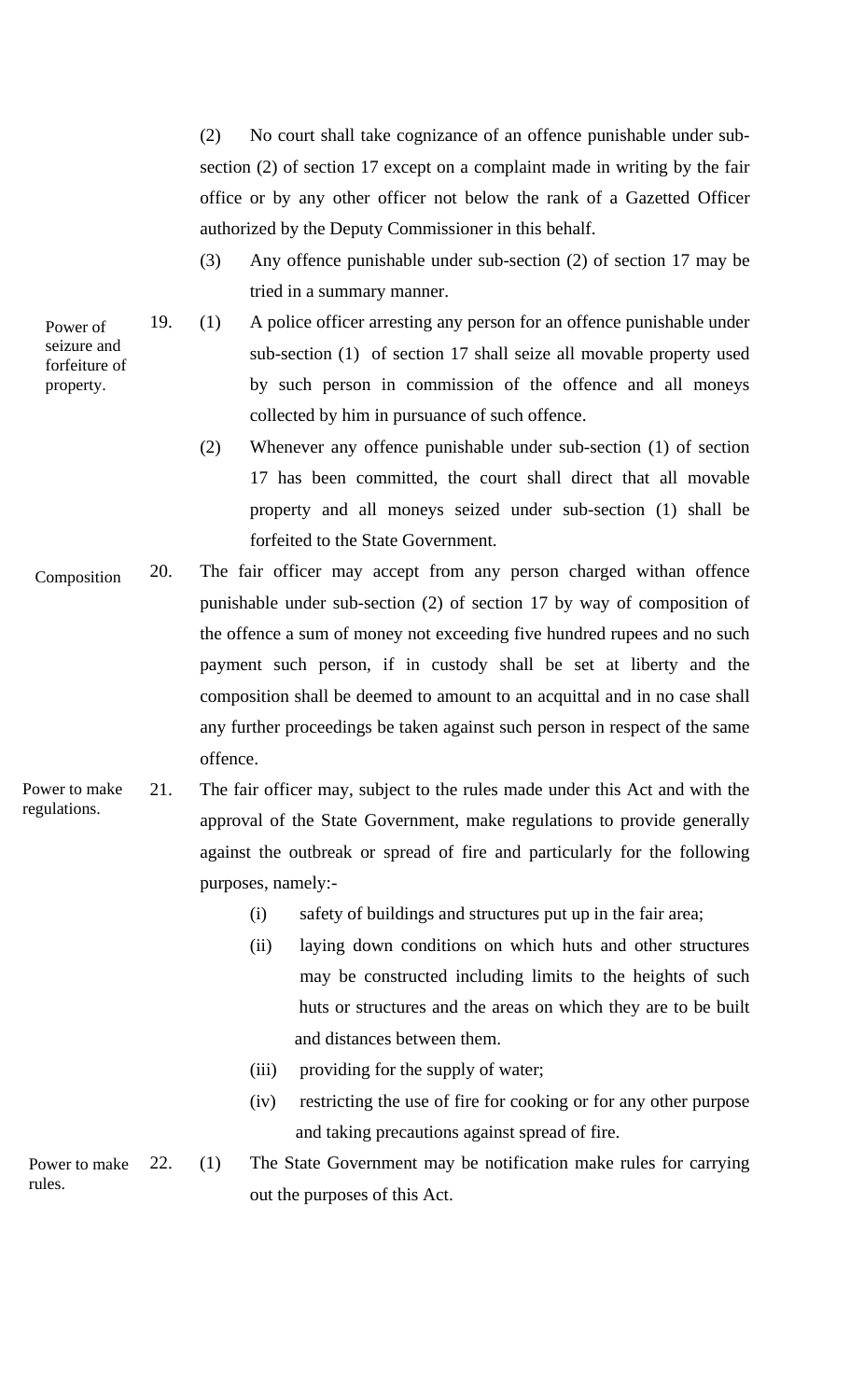- (2) In particular, and without prejudice to the generality of the foregoing power, such rules may provide for all or any of the following matters, namely:-
- (a) the manner in which and the extent to which the fair officer or other persons or authorities under this Act shall exercise authority to hold, control, manage and regulate a cattle fair;
- (b) the manner in which the Committees referred to in section 5 shall be constituted and matters connected therewith;
- (c) the manner in which sites shall be allotted temporarily for commercial or other purposes in connection with the cattle fair and the rents thereof;
- (d) the manner in which and the rate which tolls and taxes shall be imposed, assessed and collected;
- (e) the manner in which, the fee on payment of which and the authority by which sale certificates shall be issued under section 9;
- (f) the form and manner in which, the payment of fee on which and the authority by which licences referred to in sub-section (2) of section 10 shall be issued;
- (g) the manner in which and the fee on payment of which the Deputy Commissioner shall revise an order of suspension of cancellation of a broker's licence under sub-section (5) of section 10;
- (h) the manner in which distress and sale of animals or movable property shall be made under sub-section (2) of section 15;
- (i) the manner in which the Cattle Fair Fund shall be constituted and operated in each district and matters connected with the proper administration of such Fund;
- (j) sanitation and control of diseases in fair area; and
- (k) any other purpose for which rules are required to be or may be made.
- (3) Every rule made under this section shall be laid as soon as may be after it is made before the House of the State Legislature while it is in session for a total period of tend days which may be comprised in one session or in two successive sessions; and if before the expiry of the session in which it is laid or the session immediately following, the House agrees in making any modification in the rule or the House agrees that the rule should not be made, the rule shall thereafter have effect only in such modified form or be of no effect, as the case may be; so however, that any such modification or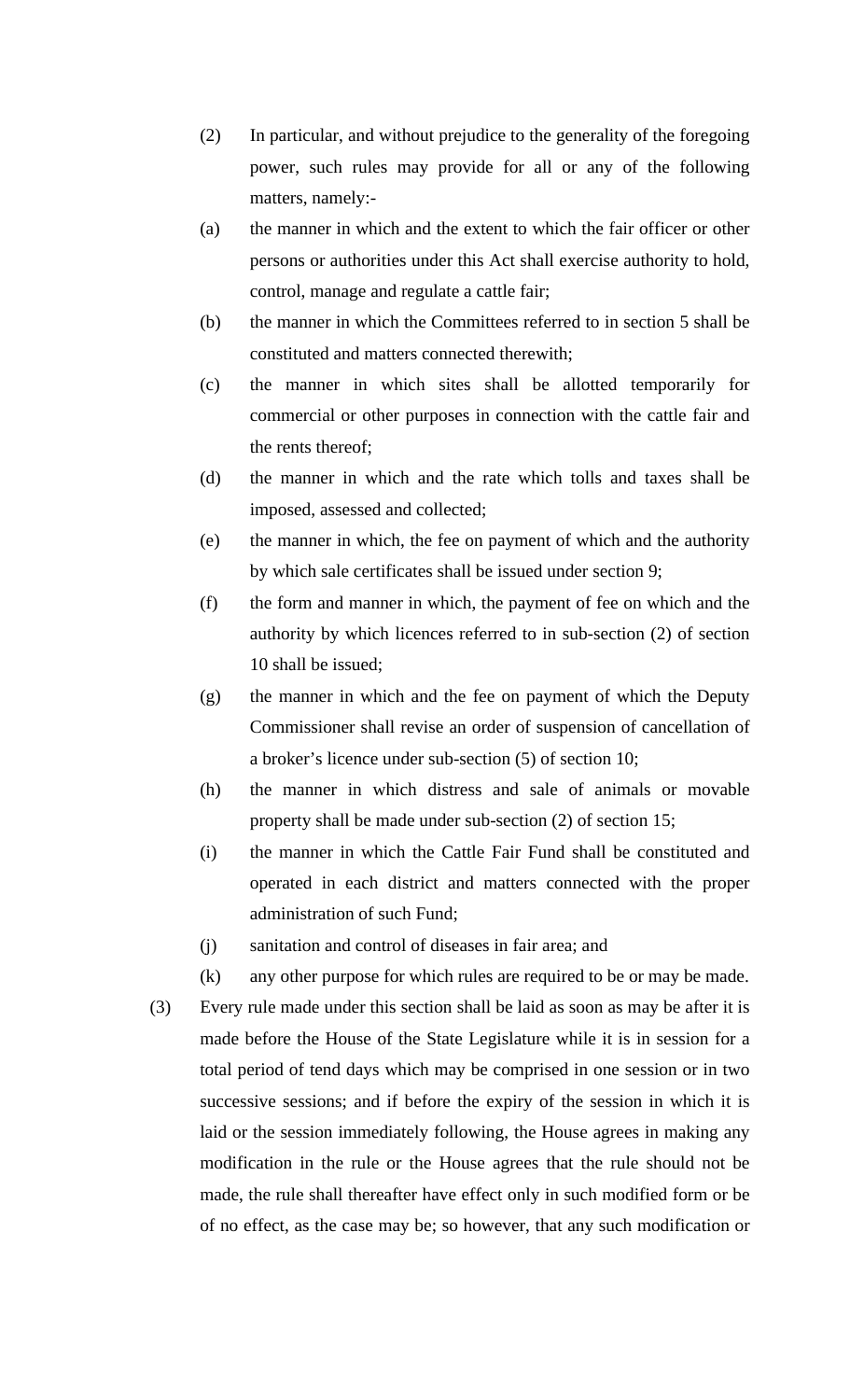annulment shall be without prejudice to the validity of anything previously done under that rule.

Act to override other

23. The provisions of this Act shall have effect notwithstanding anything inconsistent therewith contained in any other law for the time being in force.

#### **393/LR (H)-Govt. Press, Chd.**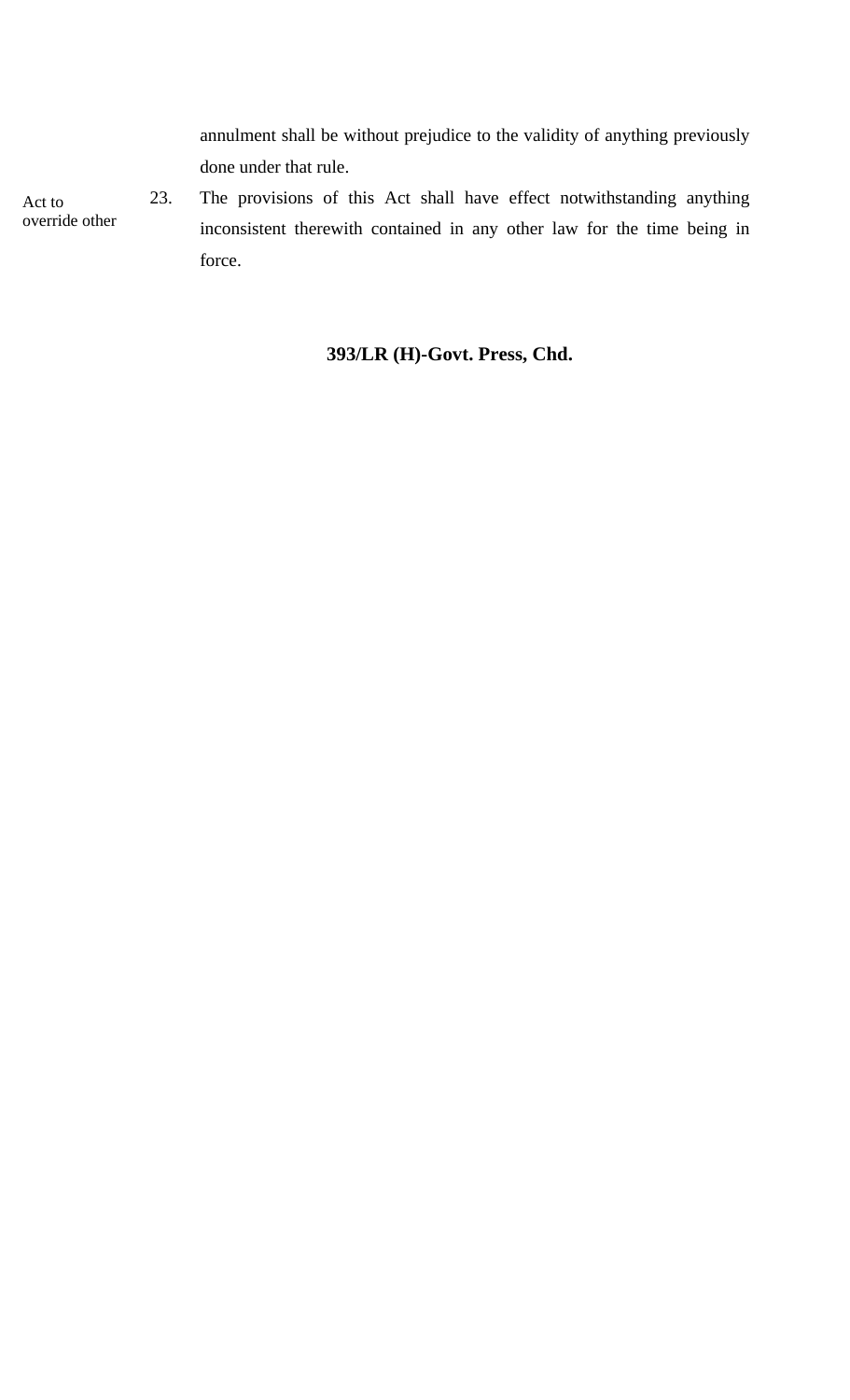### **HARYANA GOVERNMENT**

#### **GOVERNMENT AND PANCHAYAT DEPARTMENT**

#### **Notification**

|                                | No. |          | The following rules as mended upto                                            | are |
|--------------------------------|-----|----------|-------------------------------------------------------------------------------|-----|
|                                |     |          | republished for central information:-                                         |     |
| Short title<br>and comme-      | 1.  | (1)      | These rules may be called the Haryana Cattle Fairs Rules, 1970.               |     |
| ncement                        |     | (2)      | They shall come into force at end.                                            |     |
|                                | 2.  |          | In these rules, unless the context otherwise requires-                        |     |
| Definitions                    |     | (a)      | "Certificate Writer" means a person engaged by the Fair Officer for           |     |
|                                |     |          | the duration of a fair for performing such functions as are assigned          |     |
|                                |     |          | to the certificate Writer under the provisions of these rules.                |     |
|                                |     | (b)      | 'Form' means the a form appended to these rules.                              |     |
|                                |     | (c)      | 'Act' means the Haryana Cattle Fairs Act, 1970.                               |     |
| Issue of Regd                  | 3.  | (1)      | Every person selling cattle at a cattle fair shall obtain a registration      |     |
| stration/sale<br>certificate   |     |          | certificate from the certificate writer in form C.F.R.I. in respect of        |     |
| section 9 and                  |     |          | such cattle on payment of a fee of one rupees per cattle.                     |     |
| $22(2)$ (c) (d)                |     | (2)      | Every person purchasing a cattle at a cattle fair shall furnish               |     |
|                                |     |          | necessary particulars in respect of the sale transaction to the               |     |
|                                |     |          | Certificate writer, who shall issue to him a sale dertificate in from         |     |
|                                |     |          | C.F.R.I. on payment of a fee at the rate of four percent of sale price        |     |
|                                |     |          | for which the cattle which has been sold.                                     |     |
| Deposit of fee,                | 4.  |          | All fees, rents or other sums of money, received by the certificate writer    |     |
| etc. Sections                  |     |          | shall be deposited by him daily with the fair officer on the close of the day |     |
| 16 $(1)$ $(A)$ and<br>22(2)(c) |     |          | who shall further deposit the same in the cattle Fair Fund on the next        |     |
|                                |     |          | working day.                                                                  |     |
|                                |     |          |                                                                               |     |
|                                | 1.  |          | First Rules published in Haryana Government Gaz. (Extra) December             |     |
|                                |     |          | 7,1970 vide notification No. GSR. 131/HA. 30/73/S.22/70, dated 07-12-         |     |
|                                |     | 1970.    |                                                                               |     |
|                                | 2.  | Inserted | notification<br>vide<br>Haryana<br>Government                                 | No. |
|                                |     |          |                                                                               |     |
|                                |     |          | sub<br>rule                                                                   | (1) |
|                                |     |          | renumbered as sub rule (2)                                                    |     |
|                                | 3.  |          | Substituted vide Haryana Government Notification No. G.S.R. 37/H.A.           |     |
|                                |     |          | 30/70/S.22/Amd (i) 80, dated 27-03-1980 in sub-rule (2) of rule 3.            |     |
|                                | 4.  |          | substituted<br>Government Notification No.<br>G.S.R.<br>vide<br>Haryana       |     |
|                                |     |          | 24/HA.30/70/S.22/Amd(i)/76, dated 27-02-1976 in rule 4.                       |     |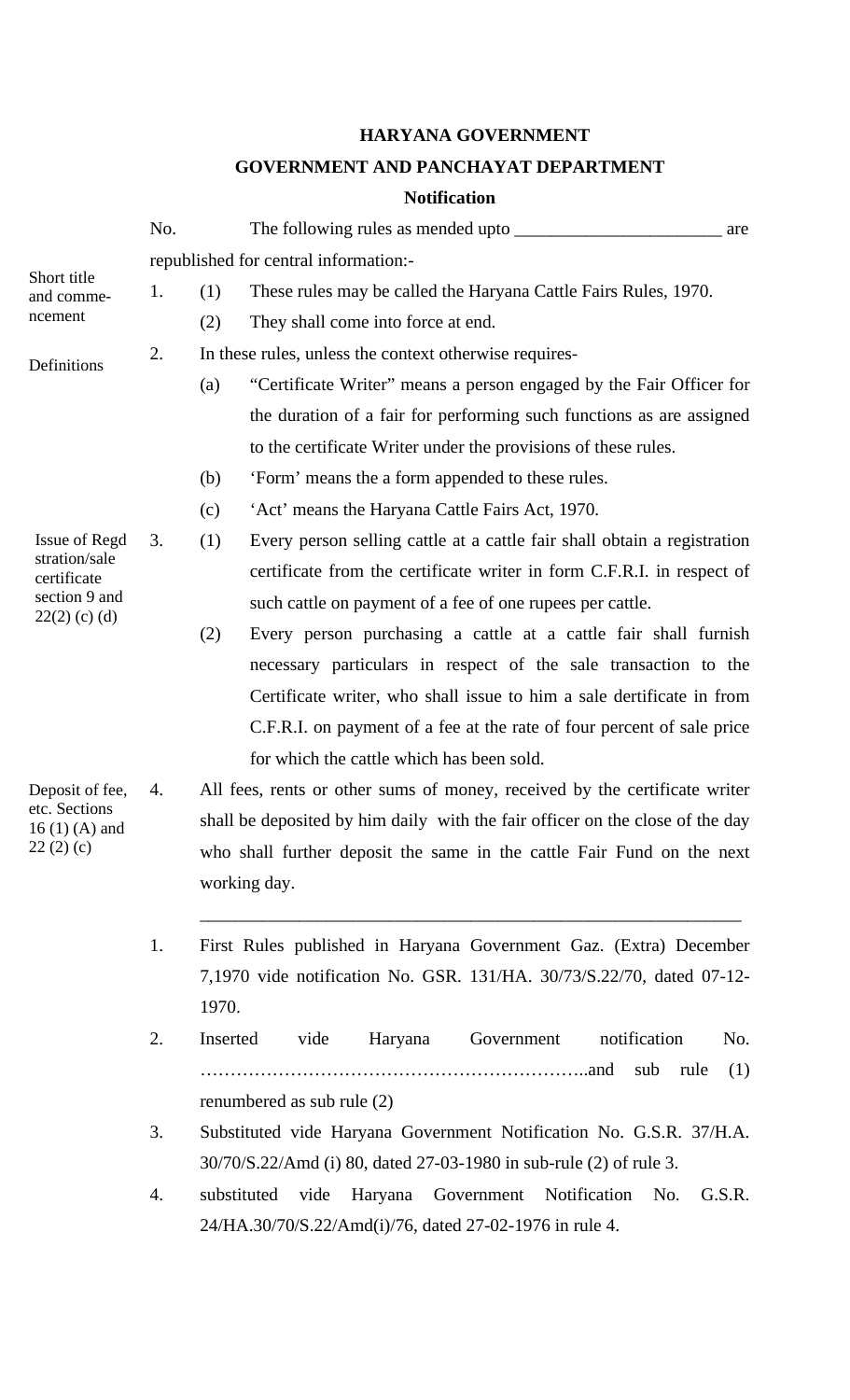Reservation and auction of sites and arrangements for environmenta l sanitation Sections 4 (2) and 22(2) (a), 5. (1) The sites required temporarily for commercial or other purposes in connection with the Cattle fair shall be allotted by the fari officer by auction before the commencement of the cattle fair. The successful bidder shall pay the full amount of the rent offered at the auction at the fall of hammer to the fair officer who shall issue a receipt therefore in form C.F.R.2.

- (c) and (d). (2) Sufficient number of stand posts shall be provided for the use of people and further cattle troughs shall be provided for animals.
	- (3) Sufficient number of latrines, urinals and baths for the use of people attending the fair shall be provided out the location of such latrines, urinals and baths shall take into consideration the topography of the area. Public latrines and urinals shall not be located within a distance of one hundred yards from the residential area or wells.
	- (4) Arrangement for water-supply for drinking and washing purposes shall be made in the fair area so as to make available adequate quantity of hygienic water-supply for human and cattle requirement.
	- (5) Arrangement shall be made for the disposal of waste water from public stand poets, liquid and sold wastes from the latrines, urinals and baths and removal of all refuse garbage and cattle dung.
	- (6) Arrangement shall be made for a Veterinary Dispensary in the fair premises.

\_\_\_\_\_\_\_\_\_\_\_\_\_\_\_\_\_\_\_\_\_\_\_\_\_\_\_\_\_\_\_\_\_\_\_\_\_\_\_\_\_\_\_\_\_\_\_\_\_\_\_\_\_\_\_\_\_\_\_\_

- 1. Inserted vide Haryana Govt. Notification No. G.S.R.23/HA30/70/S.22/Amd(1)/76, dated 27-02-1976 sub-rule – (6) in rule 5.
- 2. Substituted vide Haryana Govt. Notification No. G.S.R. 23/HA30/79/S.22/88, dated 14-03-1980 in sub rule (1) of rule 3.

6. (1) No person shall act as a broker in any area unless he has obtained a license in Form C.F.R. 3 from the Fair Officer of that area on payment of a fee of fifteen rupees.

(2) Every license issued under this rule shall be valid for the duration of the fair for which it is issued and shall be subject to the terms and conditions specified therein.

7. (1) Where a fair officer passes in order suspending or canceling the license of a broker under sub-section (4) of section 10 of the Act, he shall immediately send a copy of the order to the Deputy

Licensing of brokers Sections 10(2) and 22(2) (f)

Revision against suspension of license of broker, Sections 10 (5) and 22 (2) (g)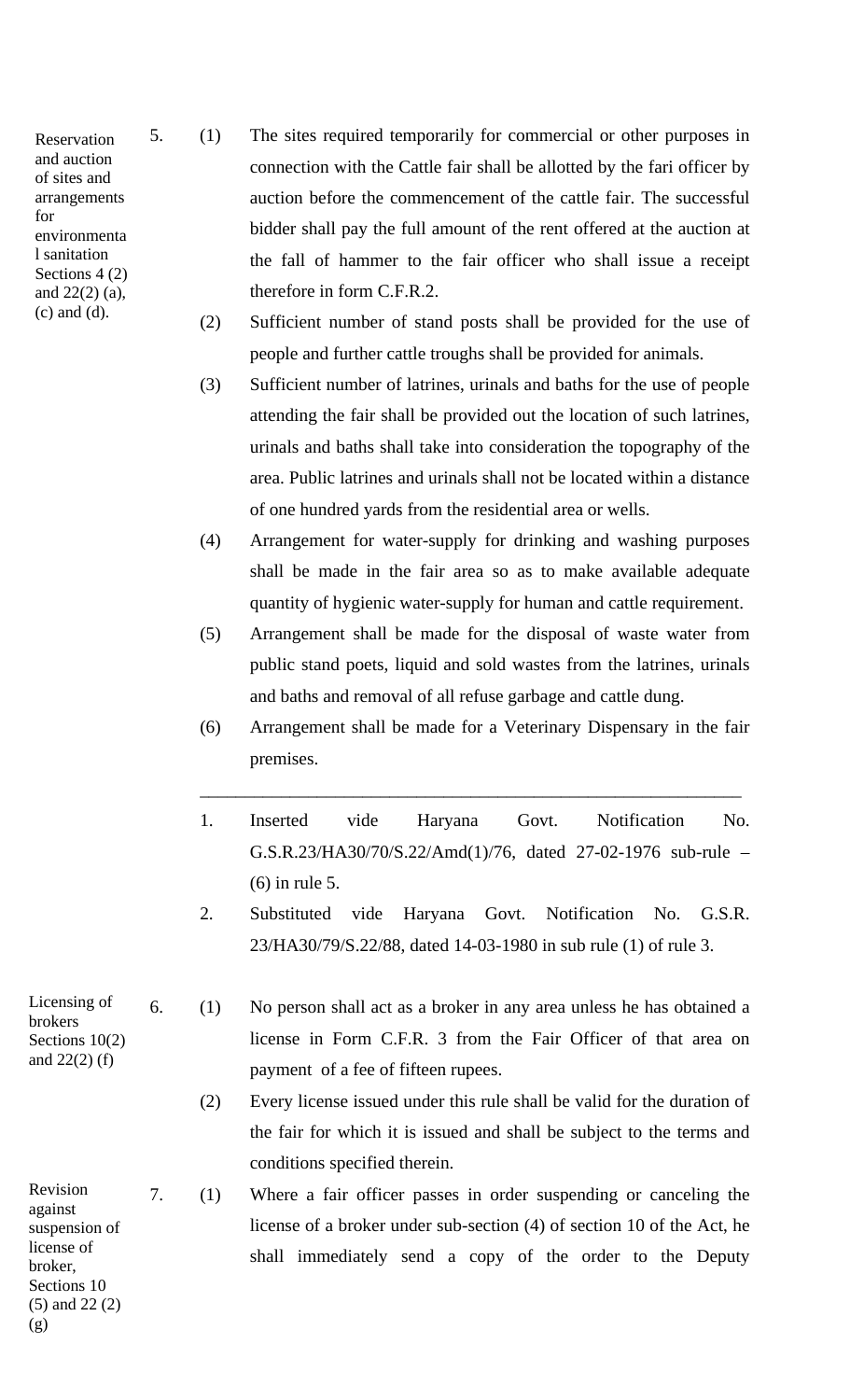Commissioner and shall also serve a copy of the order on the broken concerned.

- (2) The Deputy Commissioner may suo moto or on an application made to him in this behalf revise any order passed by the fare officer.
- 8. (1) The fair officer shall seize cattle or other movable property in the possession of the person who is about to remove himself from the fair area or does not pay the sum forthwith on presentation of the bill under sub-section (1) of section 15 of the Act and shall prepare and inventory of the seized cattle or other movable property in the presence of two persons.

Provided that only such cattle or other movable property shall be seized as may be sufficient , in the opinion the fair officer to realize the sum due from that person.

- (2) The fair officer shall sell the seized cattle or other 8 movable properties by auction after a proclamation about the necessary particulars of such auction is made by him in the fair area by the beat of drum.
- (3) At any time before the cattle or other movable property is pit to auction the person from whom the sum is due may pay the same whereupon the cattle or other movable property shall be released in favour that person.
- (4) The fair officer shall realize the sum specified in the bill presented under sub-section (1) of section 15 of the Act from the sale proceeds and shall return in the balance to the person whose cattle are movable property. was seized.
- 9- (1) The cattle Fair Fund shall be of the nature of a personal Ledger Account in the name of the Cattle Fair Officer of the district at the district level and the accounts Officer of Development and Panchayat Department at the State level or such other officer as may be appointed by the State Government in this behalf.
	- (2) The Cattle Fair Fund shall be kept at the treasury as a purely banking account money being paid into and drawn out of it without specification of the nature of the receipt of expenditure. Withdrawal will be made only be means of cheques signed by the Cattle Fair Officer of the district of the Accounts Officer, Development and

Manner in which distress and sale shall be conducted (2) and 22 (2) (h)

Manner in which cattle Fair Fund shall be administered section  $16(3)$ and 22 (2) (1)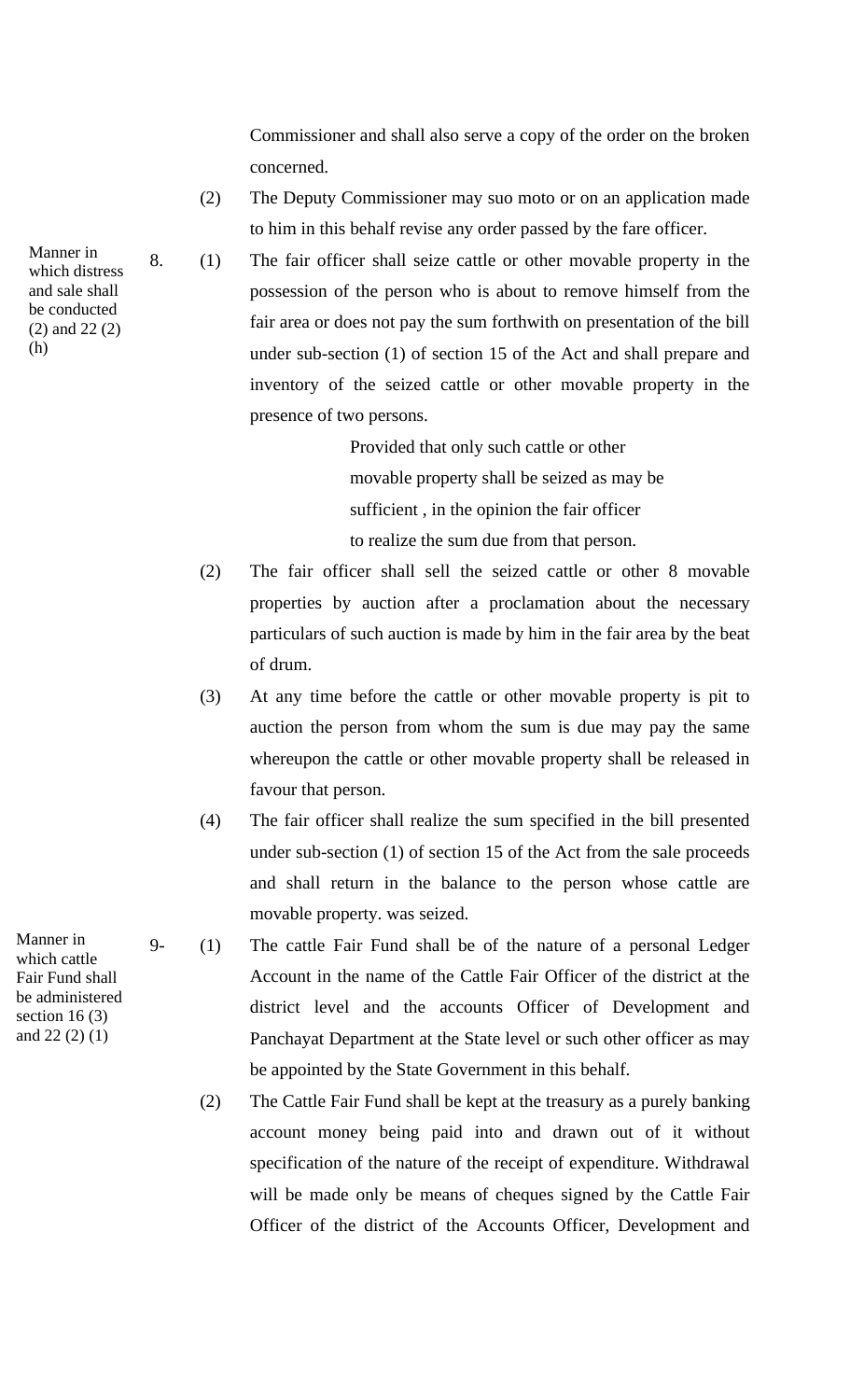Panchayats Department, as the case may be, only when it is required for immediate disbursement on any item of expenditure.

- (3) The Treasury Officer shall issue a Pass Book in which all the sums paid into or drawn by means of cheques from the treasury shall be entered by him.
- (4) The Pass Book shall remain in the Personal custody of the Cattle Fair Officer or the Accounts Officer of the Development and Panchayat Department, as the case may be, who shall be responsible to see that the Pass Book sent to the Treasury Officer at least once a month and balanced.
- (5) The Fair Officer may have an imprest money not exceeding Five Thousand rupees for meeting the incidental charges connected with the Cattle fair. All the payments upto Five Thousand rupees may be made by him in cash out of the imprest money. All payments required to replenish the imprest shall be drawn by the Cattle Fair Officer from the Cattle Fair Fund by means of cheques.
- (6) The Cheque Book shall be supplied by the Treasury Officer to the Cattle Fair Officer and the Accounts Officer of Development & Panchayat Department, Chandigarh.
- (7) The fair officer shall reader to the Deputy Commissioner a complete and proper account of the amount of imprest at the close off each cattle fair for adjustment and recoupment of the amount spent by him out of the imprest.
- (8) Proper accounts of receipts and expenditure of a cattle fair shall be maintained by the Fair Officer and shall be audited by authority appointed in this behalf by the State Government.
- 10- (1) Subject to the provisions of section 6 of the Act. no. person shall bring and vehicle. For business purposes or goods for sale within the fair area unless he has paid.
- $2(2)$  (k) (i) toll at the rate of two rupees per vehicles and  $2(2)$  (k)
	- (ii) Octroi duty at the rates levied by the municipal committee or the notified area committee, as the case may in whose jurisdictional limits the fair area or a part thereof is situated.

Provided that where the fair area neither falls within the jurisdictional limits of Municipal Committee nor of.

Imesition of taxes in fair areas by government Section 6 and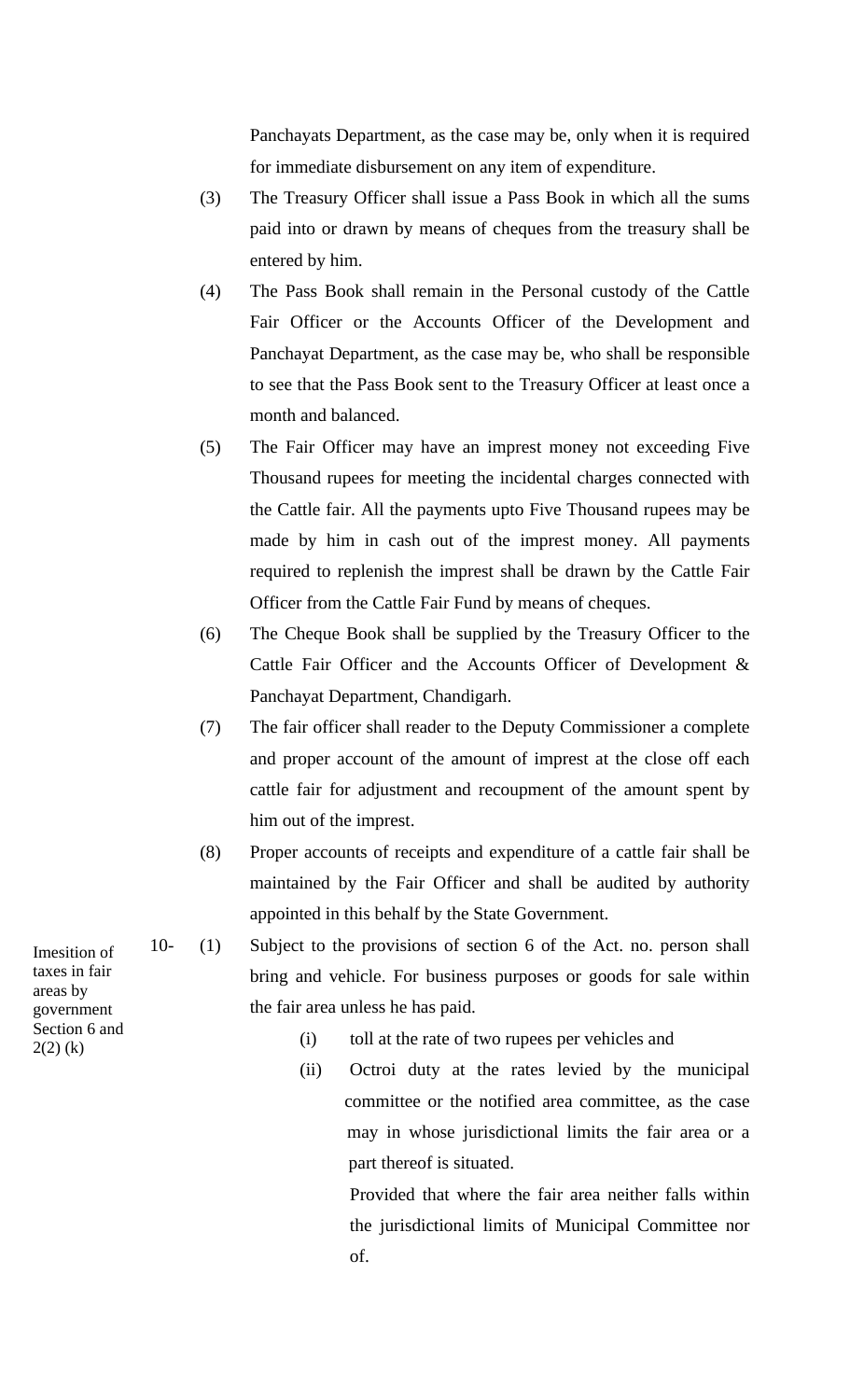Notified Area Committee, the rates of Octroi duty shall be such as may be prevalent in the nearest municipality on the notified area, as the case may be, and approved by the Deputy Commissioner.

- (2) The toll tax and the Octroi duty shall be collected by the fair officer who shall be assisted by the staff employed in the Panchayat Samiti concerned and in the officer of the Block Development and Panchayat Officer.
- (3) The amount realized by the fair officer as toll tax and Octroi duty shall be deposited in the treasury under the receipt head of the development Department or any other Head as may be specified by the Govt.
- 11. (1) The members including the chairman of the committee under section 5 of the act shall nominated by the State Government.
- $22(2)$  (b)" (2) The quorum for transacting business in a meeting of the committee shall be one third of the total members of committee.
	- (3) The members including the chairman of the committee shall not be entitled to any allowance or honorarium for attending the meeting of the committee.
	- (4) The meeting of the committee shall be called by the fair officer as and when required by the chairman of the committee. The fair officer shall also record the proceedings of each meeting and get them confirmed form committee.
	- (5) The fair officer shall report to the committee the action taken by him in respect of the recommendations made by the committee.

\_\_\_\_\_\_\_\_\_\_\_\_\_\_\_\_\_\_\_\_\_\_\_\_\_\_\_\_\_\_\_\_\_\_\_\_\_\_\_\_\_\_\_\_\_\_\_\_\_\_\_\_\_\_\_\_\_\_\_\_

- 1- Substituted in the marginal note of rule 11. Vide Haryana Government Notification No.G.S.R.24/FA.30/FA.30/70/S.22/Amd (1) 76, dated 27-…76.
- 2- Inserted sub-rule (2) in rule 11 vide Haryana Government Notification No. G.S.R.24/HA.30/70/s.22/Amd(1)/76, dated 27-02- 1976 and the existing sub-rules (2), (3) and (4) of rule 11 renumbered as sub rules (3), (4) and (5) respectively.

Constitution of committee "Sections 5 and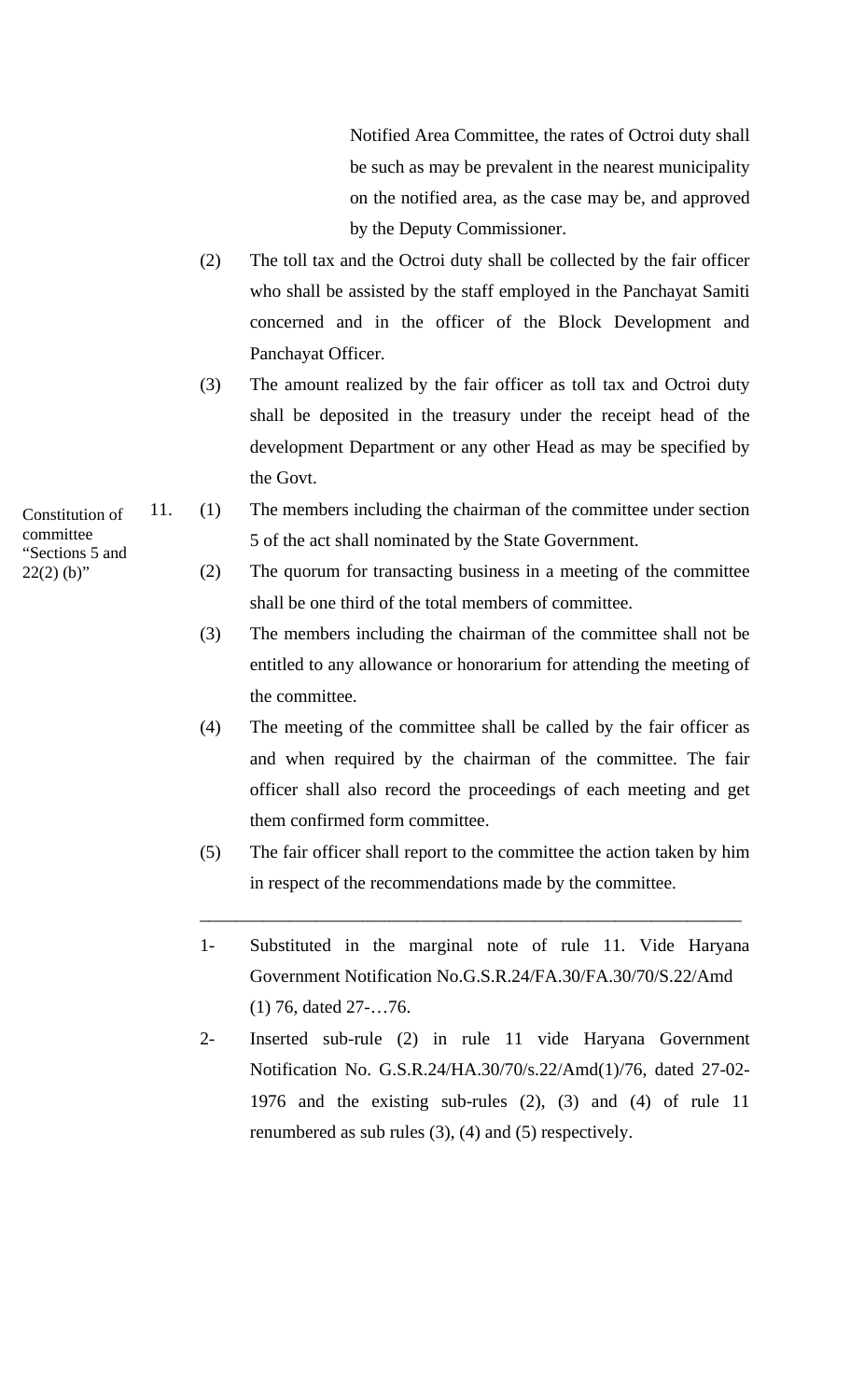## C.F.R.I (See Rule 3)

| Book No.    | Receipt No. |                  |
|-------------|-------------|------------------|
| Cattle Fair | Tehsil      | <b>Districts</b> |

### REGISTRATION SALE CERTIFICATE

\_\_\_\_\_\_\_\_\_\_\_\_\_\_\_\_\_\_\_\_\_\_\_\_\_\_\_\_\_\_\_\_\_\_\_\_\_\_\_\_\_\_\_\_\_\_\_\_\_\_\_\_\_\_\_\_\_\_\_\_\_\_\_\_\_\_\_\_\_\_\_\_

| Particulars of the Seller                   | Particulars of the<br>Purchaser   | Kind and Particulars of<br>Cattle          |
|---------------------------------------------|-----------------------------------|--------------------------------------------|
| $\mathbf{1}$                                | $\overline{2}$                    | 3                                          |
|                                             |                                   |                                            |
|                                             |                                   |                                            |
|                                             |                                   |                                            |
|                                             |                                   |                                            |
|                                             |                                   |                                            |
|                                             |                                   |                                            |
| Price for which the<br>cattle has been sold | Fee charged from the<br>purchaser | Fee charged from the<br>the seller         |
| $\overline{4}$                              | 5                                 | 6                                          |
|                                             |                                   | <b>Signature of Certificate</b><br>Writer. |

Substituted vide. Haryana Government Notification No. GSE 3/HA.30/70/s.22/Amd(1)/77, dated 05-01-1977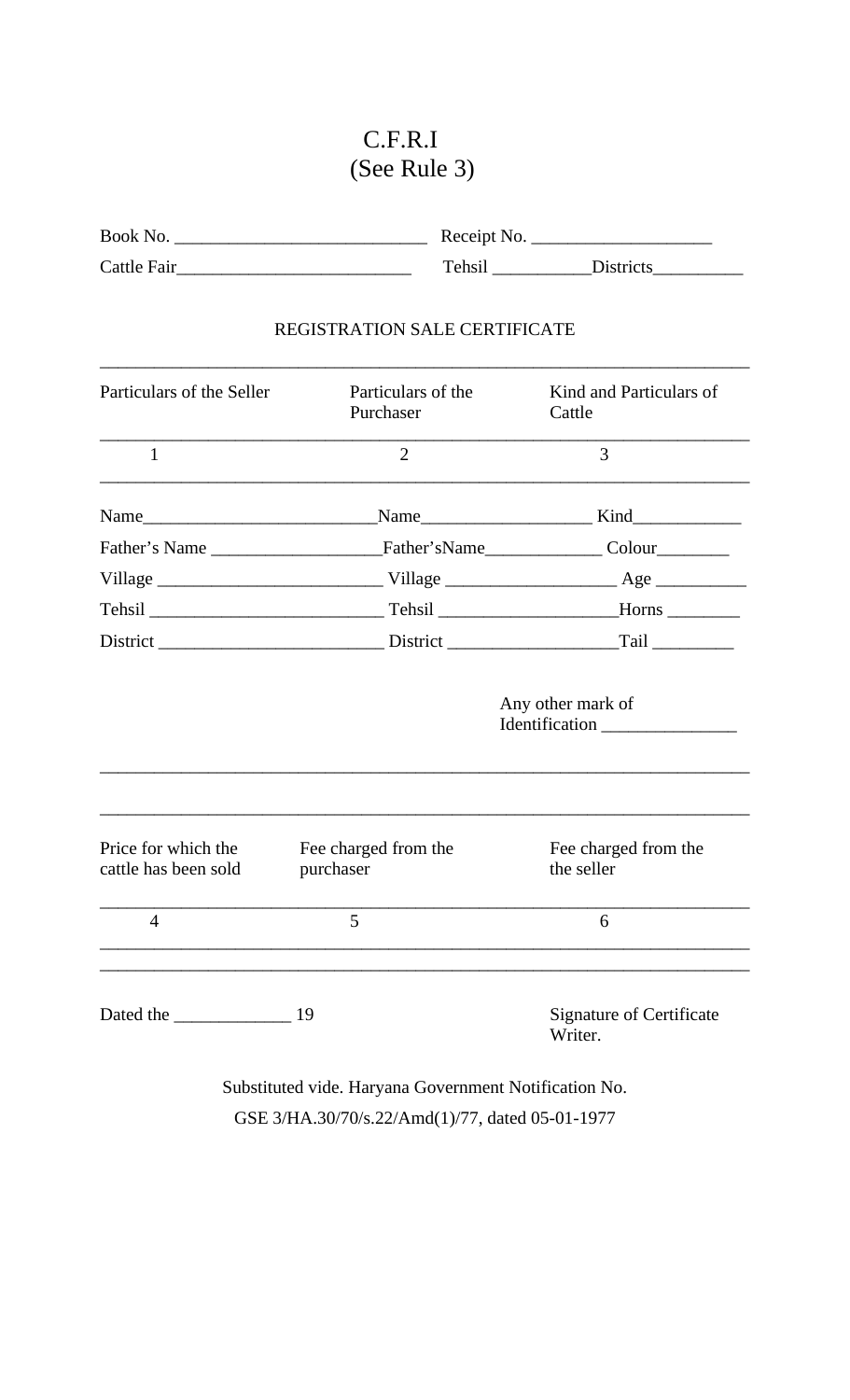# $C.F.R.2$ (See Rule 5)

|                                                      | Received a sum of Rs. |
|------------------------------------------------------|-----------------------|
|                                                      | from                  |
|                                                      |                       |
| $of$ $\overline{\phantom{a}}$                        |                       |
| on account of rent of the commercial/other sites No. |                       |
|                                                      |                       |

Signature of Fair Officer

Distt.